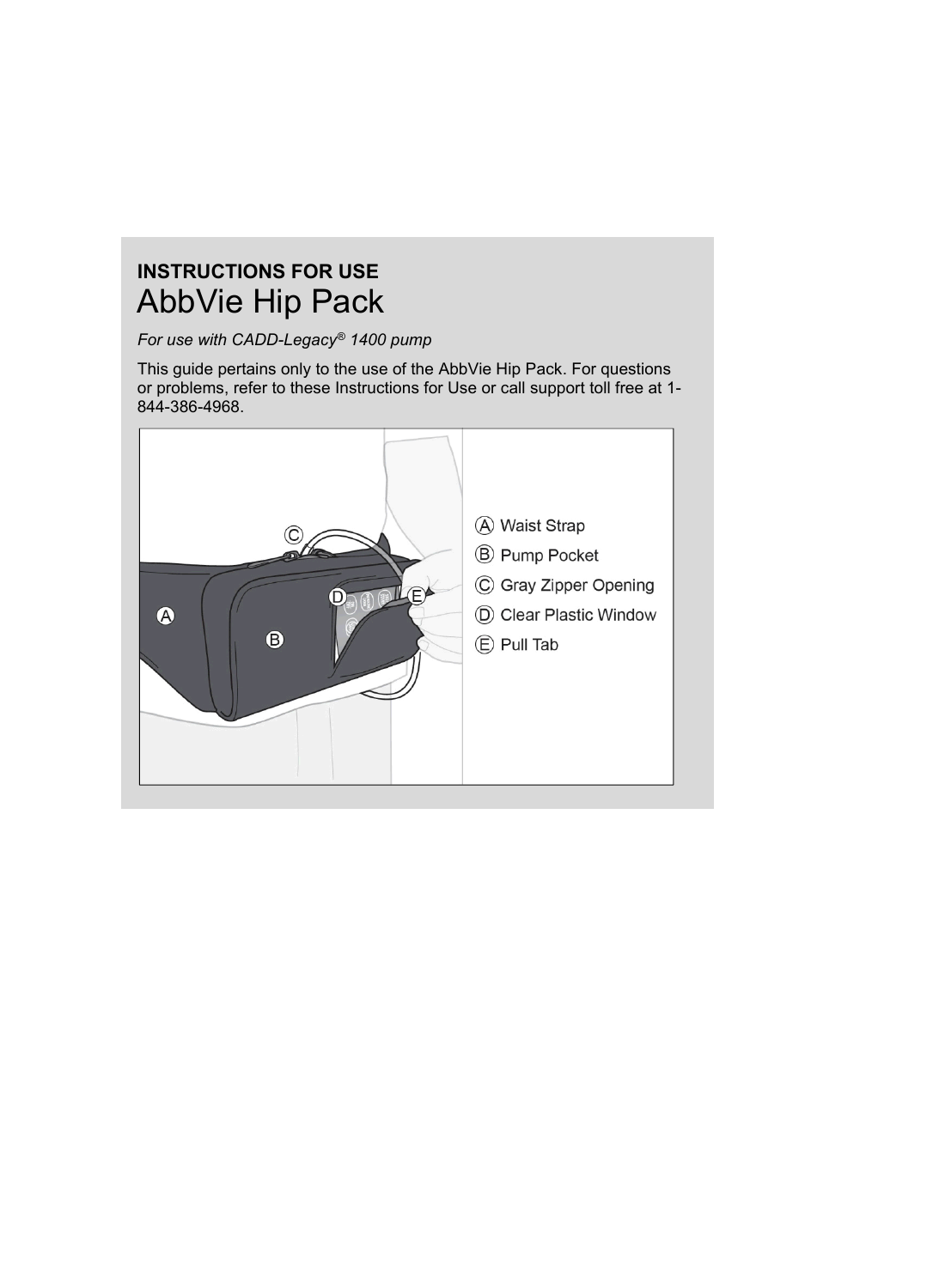### **About your Hip Pack:**

The Hip Pack is designed to carry a CADD-Legacy® 1400 pump. This Hip Pack is intended for single-patient use only. The Hip Pack is intended to be worn around the waist (see Figure i).



## **Caring for your AbbVie Hip Pack:**

Care: Do not machine wash.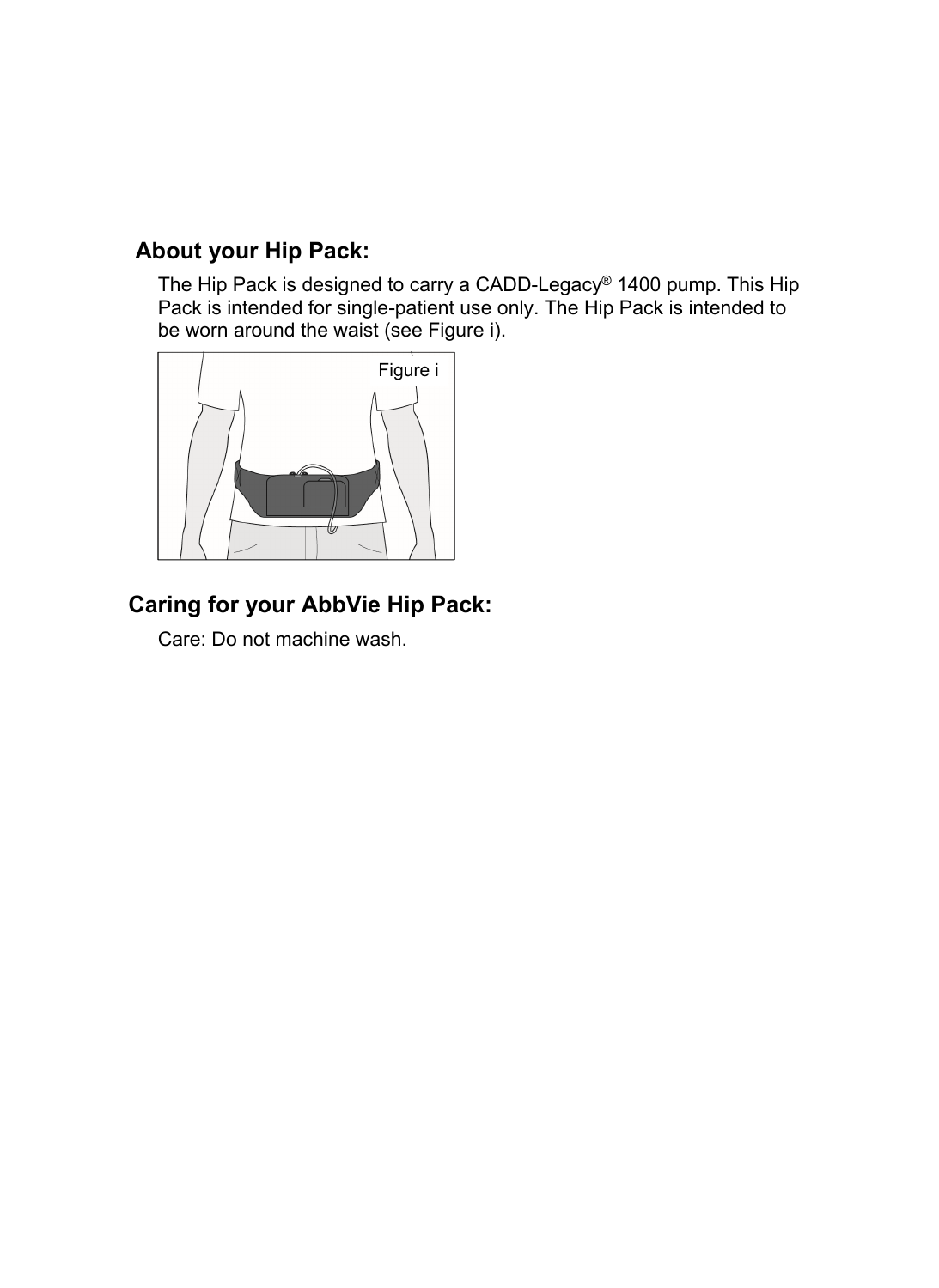#### **Precautions:**

**A CAUTION:** When putting on the Hip Pack, ensure the pump is resting on a flat surface, and will not fall (see Figure ii). **If the pump is not completely secure, it may fall and injure you or damage the pump.**



**EXAUTION:** In the event the pump is dropped and no noticeable injury is suffered, inspect the pump for damage. In the event of pump damage contact your healthcare provider.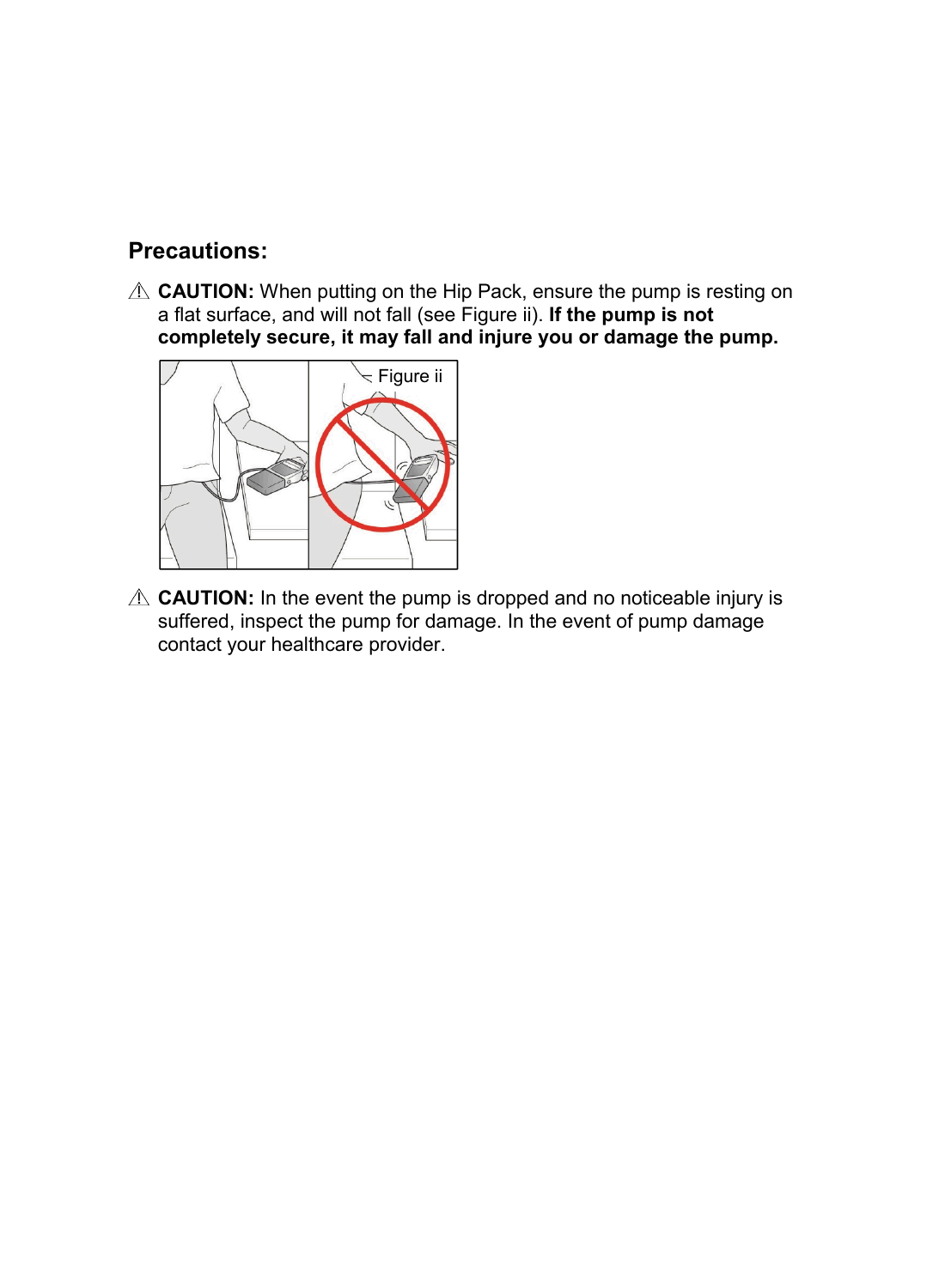## **To begin using your Hip Pack:**

- 1) Put on the Hip Pack:
- **A CAUTION:** Make sure that the pump is stable on a flat surface, and will not fall while you put on the Hip Pack.
	- a. Place the Hip Pack on the front of your waist with the Pull Tab on the Pump Pocket facing out and the zipper on top.
	- b. Fasten the clip (see Figure A). Listen for a snap sound.



- c. Confirm that the clip is securely fastened.
- d. Confirm that the Hip Pack remains on your waist without being held.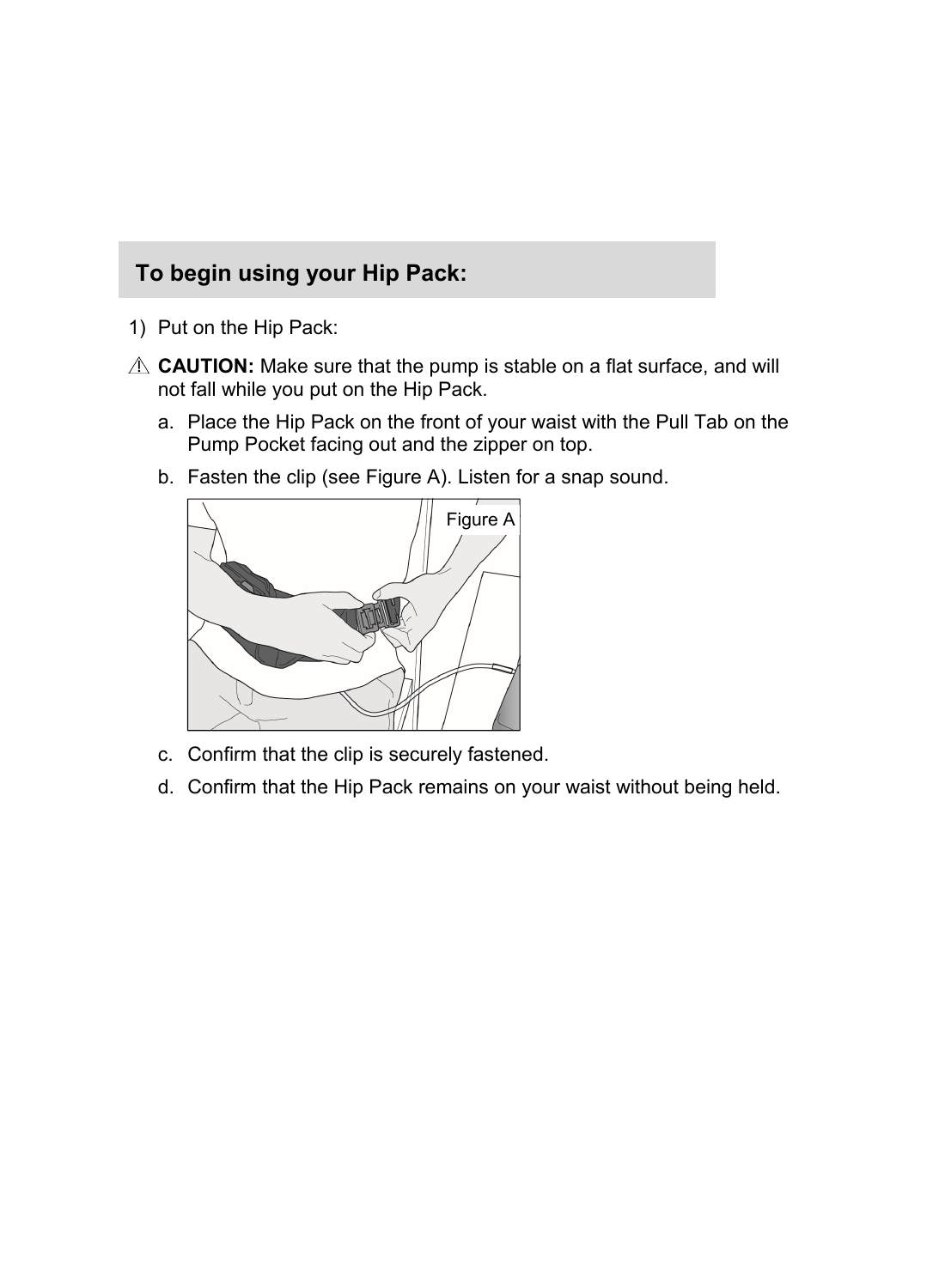- 2) Adjust the Hip Pack:
	- a. Move the plastic slider along the Waist Strap until the Waist Strap is at the desired length (see Figure B).



- b. Confirm that the pack is held securely against your body. The Hip Pack should fit comfortably but not move or shift.
- 3) Insert the pump into the Pump Pocket:
	- a. Place the pump into the Pump Pocket horizontally with the screen on your left side and facing out (see Figure C).



- b. Using the Pull Tab, confirm that both the display and the keypad are visible through the Clear Plastic Window.
- c. Route the tubing to exit through the Gray Zipper Opening on the top of the Pump Pocket. Make sure that the tubing is not kinked.
- d. Zip the Pump Pocket shut.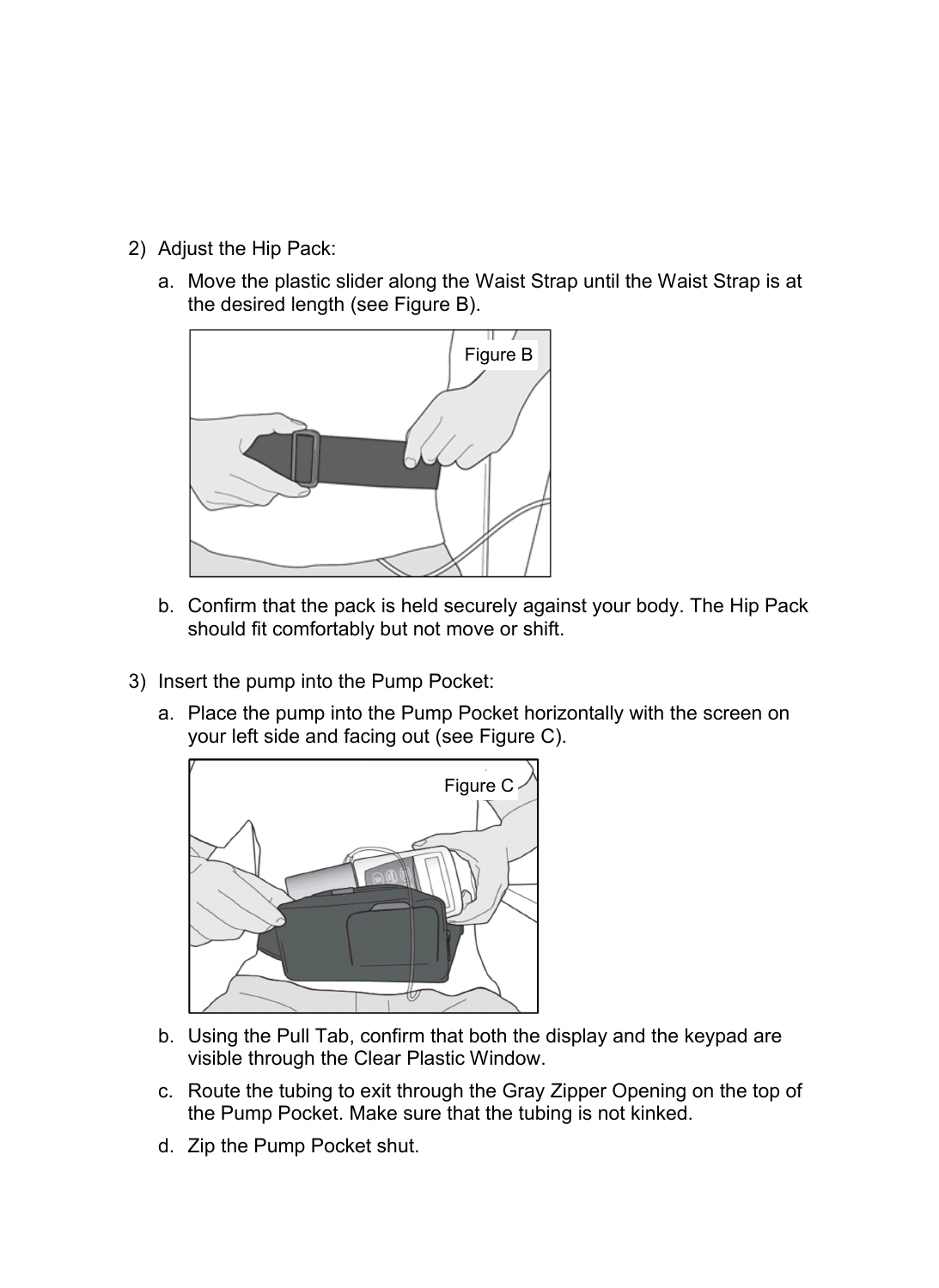- 4) Interact with the pump (when needed):
	- a. You can access the pump's keypad through the Clear Plastic Window.
	- b. Use the Pull Tab to view or cover the Clear Plastic Window (see Figure D).

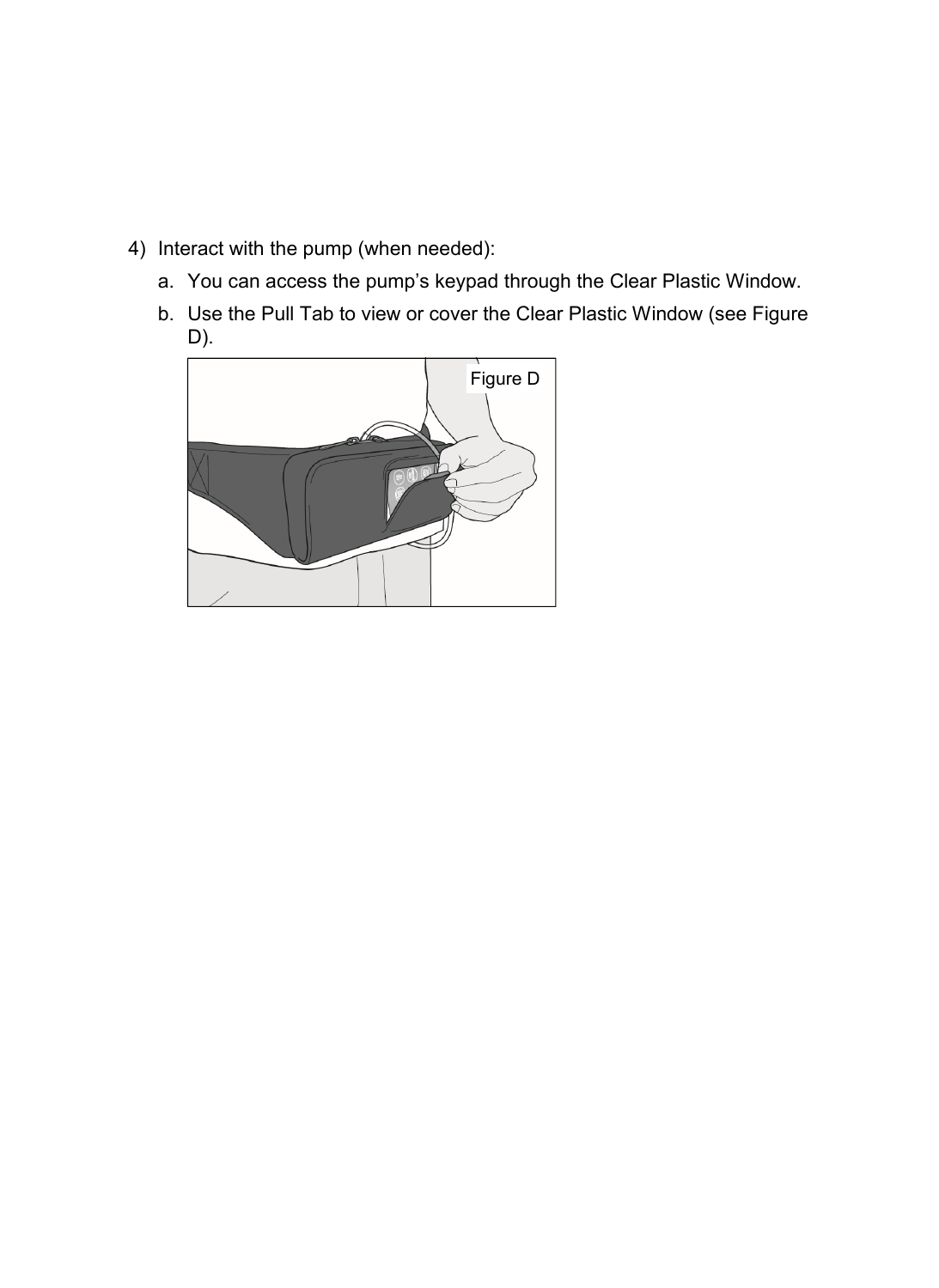#### **To take off your Hip Pack:**

- 1) Remove the pump from the Pump Pocket:
- **A CAUTION:** Make sure that the pump is stable on a flat surface, and will not fall while you take off the Hip Pack.
	- a. Pull the zippers to open the Pump Pocket.
	- b. Remove the pump from the Pump Pocket.
	- c. Place the pump on a flat surface.
- 2) Take off the Hip Pack:
	- a. Undo the clip.
	- b. Remove the Hip Pack from your waist.

#### **Disposing of your Hip Pack:**

Dispose of the device according to your local government ordinances and recycling plans. Otherwise contact AbbVie for help with device disposal. Each device is for single patient use only and cannot be re-sold or used on multiple patients.